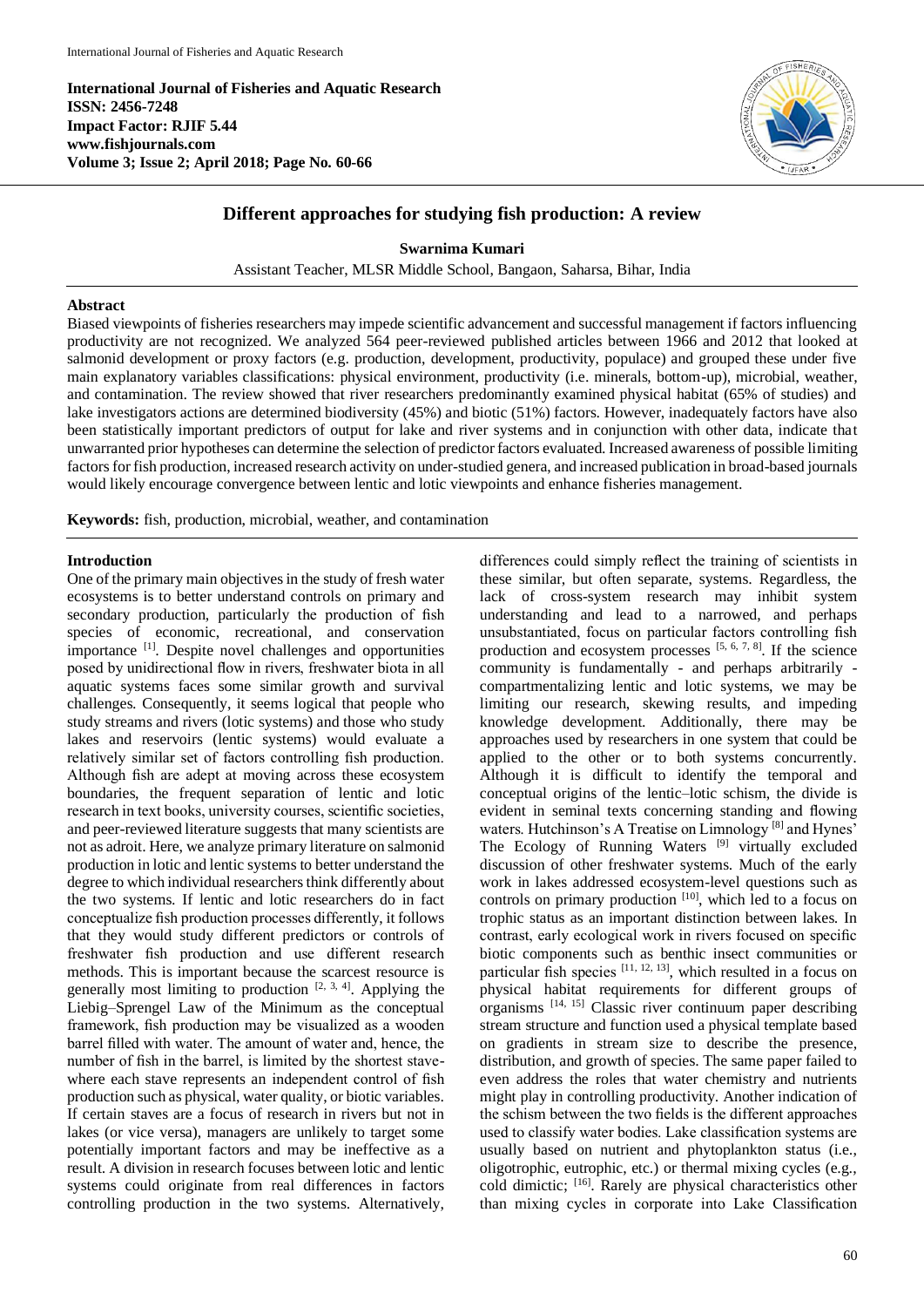systems. In contrast, river classification systems frequently rely upon physical characteristics such as stream order, gradient, sinuosity, and width-to-depth ratio (e.g.,  $^{17, 18, 19}$ ), and they do not incorporate chemical or biological parameters of the stream. In contrast with lakes, rivers are only rarely described as oligotrophic or eutrophic <sup>[20]</sup>. If these classification systems reflect the perception of researchers' concern with dominant processes within a system, it can be concluded that researchers in lentic and lotic systems have different ideas about important factors driving systems and, thus, fish productivity. Previous reviews of fish production literature in lakes and rivers generally reflect the different perspectives of lentic and lotic researchers. In reviewing predictive models of stream fish standing crop, [21] found researchers commonly assumed physical habitat limited production without testing other factors such as competition, fishing mortality, or nutrients. Similarly,  $[22]$  argued that restoration of physical habitat in streams is often undertaken even where productivity at lower trophic levels limits fish production. Reviews of fish production in lakes have generally found weak effects of physical variables such as lake area and depth and stronger effects of temperature and chemical factors, such as phosphorus concentration and pH [23, 24]. However, a recent meta-analysis found a direct link between physical habitat and fish biomass and abundance in both lentic and lotic systems  $[25]$ . Additionally,  $[26, 27]$  found strong correlations between physical habitat variables and fish production in the Laurentian Great Lakes [28], one of the few reviews to integrate fish production parameters in both lakes and rivers, found that fish biomass was strongly correlated with total phosphorus concentrations in both lakes and rivers and that a given phosphorus concentration predicted a similar fish biomass in both types of ecosystems. Finally, reviews of fish production in either lakes or rivers have generally not taken water pollution into account, even though water quality has been a growing societal issue in recent decades <sup>[29, 30]</sup>. Given the mostly separate treatment of lake and river systems in the aquatic science literature, we hypothesized that there are differences in the predictor variables evaluated by lake and river scientists in fish production studies and that these differences are often driven by unsubstantiated a prior assumptions. To evaluate this hypothesis, we reviewed papers from the fish production literature in both types of systems and classified them according to five major predictor variables studied: physical habitat, fertility, biotic, temperature, and pollution. To understand existing patterns in publication activity among freshwater scientists, we evaluated changes in publication rates and determined the degree of separation in journal use between lentic and lotic researchers. Additionally, we identified data gaps and opportunities for improved integration between lotic and lentic systems for fish production research. Because research efforts between lakes and rivers could differ as a result of the taxa evaluated, we limited this review to the Salmonidae family. This family of fish is ideal for our study because many of these species in habit both lotic and lentic systems, occupy similar and limited ecological niches (e.g., cold, clean water), and are ecologically, economically, and culturally important. Additionally, similarities among these fishes decrease the likelihood that evolutionary variability in the species evaluated would result in observed differences between lake and stream research.

#### **Fish production: definition and controlling factors**

Ecologically, fish production is defined as the elaboration of fish tissue per unit time per unit area, regardless of whether or not the tissue survives to the end of a given time period [31]. It is usually calculated as the product of mean growth rate and initial biomass of a fish size class, summed over all sizes. As a broad measure, fish production integrates individual fish growth and processes that drive demographic change in fish populations (birth, immigration, death, emigration). Therefore, processes that control growth (e.g., physiology;  $32$ ) and operate at the population level (e.g., density-dependent mortality: [33, 34] determine the potential for fish production. Growth of individual fish is a function of food consumption and energetic expenditures  $[35, 36]$  which are both influenced by competition for prey resources  $[37, 38]$  and aspects of the physical environment, including water temperature and light availability  $[39, 40, 41]$ . Population size is regulated by densitydependent and density-independent mechanisms, including presence of predators <sup>[42]</sup>, refuge from predation <sup>[43]</sup>, physical conditions  $[44, 45, 46]$  and resource availability  $[47]$ . Furthermore, trade-offs between resource availability and predation threat may lead to complex dynamics whereby individual survival  $[48]$  or growth potential  $[49]$  is dependent on the relative resource availability in refugia or high-risk habitats. Although basal food resources and biotic interactions (e.g., competition, predation) are critical factors determining fish production in a system, the importance of bottom-up and topdown controls are often site-specific, mediated by characteristics of the physical environment (e.g., refuge habitat, flow regime), water temperature, and pollutants. Physical characteristics of fish habitat can impact resource availability  $[50, 13, 42]$ , energetic costs for growth  $[53]$ , and death from harsh environmental conditions [44, 15]. Water temperature controls many physiological processes that determine both growth and survival  $[56, 57]$  and require fish to use a greater variety of habitats to complete their life history [38, 49]. Finally, the presence of pollutants can force fish to allocate resources away from growth [50] and directly reduce survival [11].

To investigate the approaches and predictor variables used to study salmonid production, we searched for peer-reviewed papers on salmonid production in both lentic and lotic systems. Papers were identified using Web of Knowledge (Thomson Reuters, New York City, New York, USA) and the following keywords and Boolean operators: (lentic or lake or reservoir or pond or lotic or stream or river or creek) and (trout or Salmo or char or grayling or *Oncorhynchus* or *Salvelinus* or *Thymallus*) and (production or biomass or abundance or density or standing crop or yield). The search period was 1966–2012. Using Web of Knowledge produced a temporal bias of papers found because prior to the early 1990s, the database only includes paper titles, whereas both titles and abstracts are included after the early 1990s. Consequently, we were less likely to encounter relevant keywords prior to the early 1990s. We did not limit our review to papers that measured fish production as it is strictly defined because this would have reduced the number of papers from which to draw insights. Rather, we included papers that focused on related measures of population size (biomass, abundance, density, standing crop, and yield) and growth, because these surrogate measures are likely to reflect the factors that are important in controlling fish production. We did not include the term "population" in our search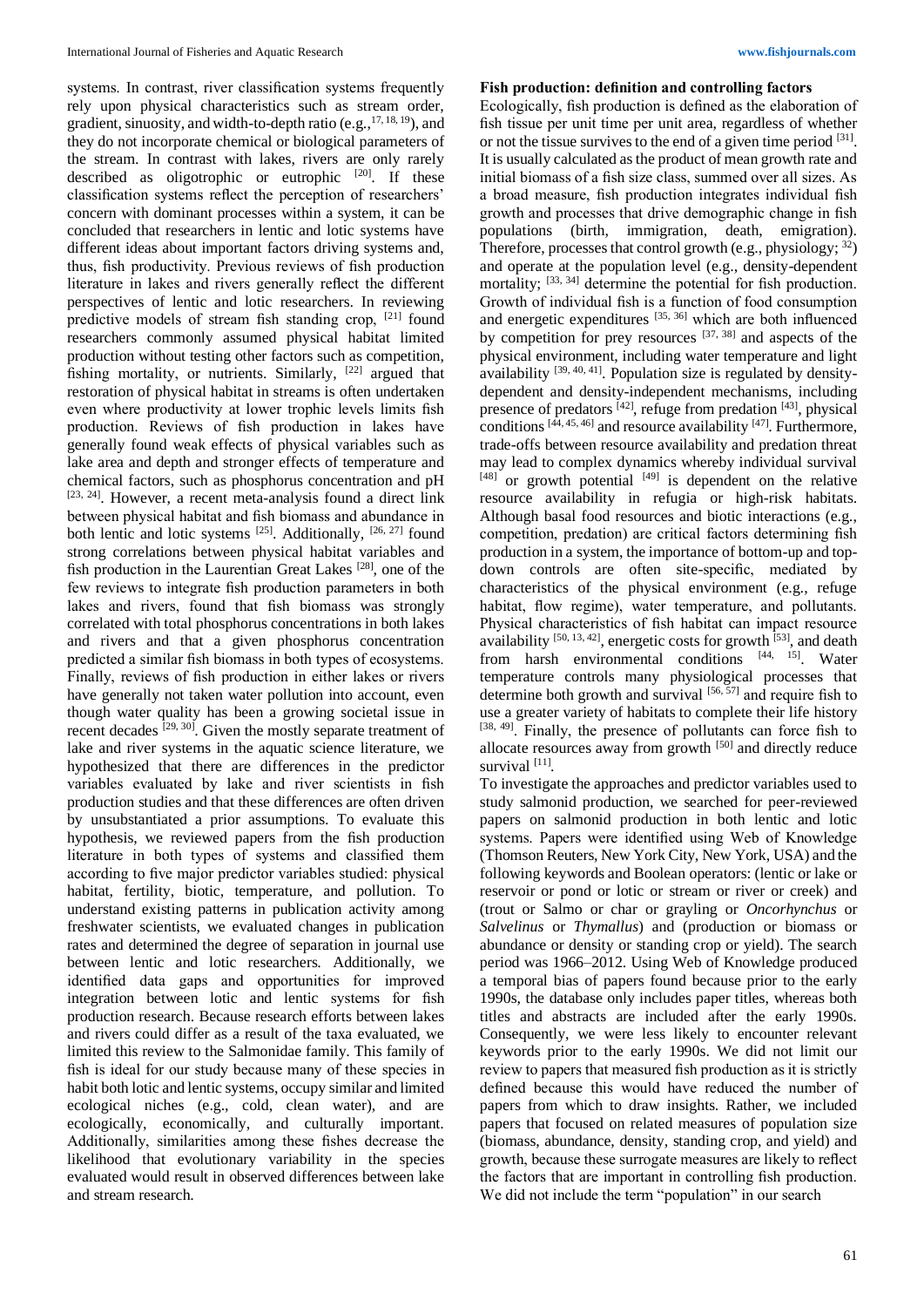Criteria because we wanted to avoid reviewing studies that focused on describing specific fish populations or stocks (e.g., Chinook salmon (*Oncoryhnchus tshawytscha*) in the Snake River), but which did not evaluate factors controlling production. Likewise, we did not include "growth" in our search terms to avoid studies focused on individual fish and those that reported on physiological rates that influence consumption and growth (e.g., gastric rates of evacuation). However, we did retain papers that focused on population or growth as primary response variables in our final analyses, provided that they investigated how these parameters responded to independent predictor variables (see Predictor variable categories used by researchers section below). Our initial search yielded 7016 peer-reviewed papers, of which 2742 addressed lentic and 4274 addressed lotic ecosystems. We then reviewed abstracts to determine if salmonid production or related measures of production were actually foci of the papers. This narrowed the number of papers from 7016 to 564, which were read and classified according to six major categories: journal, year published, study system (lentic, lotic, or both), taxa studied, main study approach (correlation, experimental, modeling, or descriptive), and predictor variables measured, which were further categorized into five major categories. We also assessed whether researchers found a statistically significant effect of each predictor variable on salmonid production or a related measure. To determine the main study approach used in each paper, we adopted the following definitions. Correlation approaches involved quantitative analysis relating salmonid production (growth, density, etc.) to quantitative measures of predictor variables (e.g., amount of chlorophylla, cover). Descriptive approaches were similar, but did not involve a quantitative assessment of the strength of the independent and dependent variables. Modeling approaches included bioenergetics applications and studies that used simulations to determine limiting factors on salmonid populations. Finally, experimental approaches involved quantitative modification of one or more predictor variables relative to a control and related measures of salmonid production.

Predictor variable categories used by researchers; five major categories of predictor variables were identified: physical, temperature, fertility, pollutants, and biotic. Although individual variables could often have been placed in multiple categories, we placed each variable into a single category based on our understanding of the most common application of variables in the freshwater science literature. The physical category included predictor variables such as depth, cover, and geomorphic structure (e.g., riffle–pool sequences). We chose to categorize water temperature separately from other physical variables because it influences organisms in fundamentally different.

Our reviewed literature results indicate that there has been tremendous growth in scientific efforts to understand controls on salmonid production over the last two decades. However, trends stemming from a priori assumptions regarding which factors affect fish production in both lentic and lotic systems have potentially led researchers away from a holistic approach. If a considerable proportion of research effort has ignored potentially important predictor variables, fish population management will likely be in efficient; or, to return to our Liebig–Sprengel barrel analogy, much effort could go into fixing and raising unimportant staves without a coincident increase in fish production. Our analysis indicates that there are marked differences in predictor variables studied by lake and river researchers and that these differences may have limited ecological justification.

Previous reviews on salmonid and total fish production have also revealed the parochial views of lentic and lotic researchers. First, nearly all previous reviews focused on either rivers  $[41, 42, 43]$  or lakes  $[44, 45, 46]$ , but seldom on both. Focused reviews of fish production in lakes and reservoirs found that fertility factors such as phosphorus and primary production were positively correlated with fish production variables  $[47, 48, 49]$ ; however, other than mean depth and area, lake researchers seldom investigated the influence of physical factors such as shoreline refuge habitat. In lotic systems, previous reviews found that researchers often assumed physical habitat was limiting and that managers targeted physical habitat for restoration without assessing alternative limiting factors such as nutrients [50, 41, 42].

#### **Causes for differences in lentic and lotic perspectives**

The Web of knowledge biased our review toward publications after the mid-1990s when abstracts were searched for keywords in addition to article titles. The inability to search earlier abstracts potentially excluded important early studies assessing limitations to salmonid production, such as those by  $[23, 24, 25]$ . As a result, only 7.6% of the papers in our analyses were published prior to 1991. For example, in lake systems, the 1970s and 1980s were a major period for assessing how fish production was driven by bottom-up processes  $\left[\frac{36}{6}\right]$ , and  $>33\%$  of lentic papers. In river systems, the focus on physical habitat is suggested to have grown from studies on particular fish stocks and other aquatic organisms [47]. Thus, while there may be some inaccuracies in the distribution of variables studied prior to the mid-1990s, there is no evidence that differences in factors studied by lentic and lotic researchers arose after many predictors were considered equally. While there was little support for our hypothesis, multiple lines of time-independent evidence suggest that differences in research foci between lentic and lotic researchers are often driven by a priori assumptions of important predictors of salmonid production. First, we found that the majority of studies in both lentic and lotic systems examined only one predictor variable category. Unless such studies were based on unreported preliminary data that strongly implicated the studied variable as the primary control on salmonid production, other potential limiting factors necessarily went unrecognized. Furthermore, researchers who simultaneously examined multiple predictor categories frequently found both types to be significant influences on salmonid production (70%–80% of studies). For example,  $^{[28]}$  found that emigration of stocked salmon fry from streams in old-growth and clear-cut watersheds was primarily controlled by abundance of pool habitat, but that mortality rates when fry densities were high was primarily controlled by photosynthesis rate and food availability. Although lake researchers frequently focused on fertility factors, physical factors were frequently found to be important as well. For example, in Lake Michigan, [19] found that introduction of artificial reefs attracted lake trout spawners and supported increased fry abundance, unless reefs became fouled with introduced zebra mussels (*Dreissena polymorpha*). Our review indicated that researchers are using primarily correlation and descriptive analyses of salmonid production parameters, with relatively little experimental work. The limited effort invested in determining causal relationships via experimentation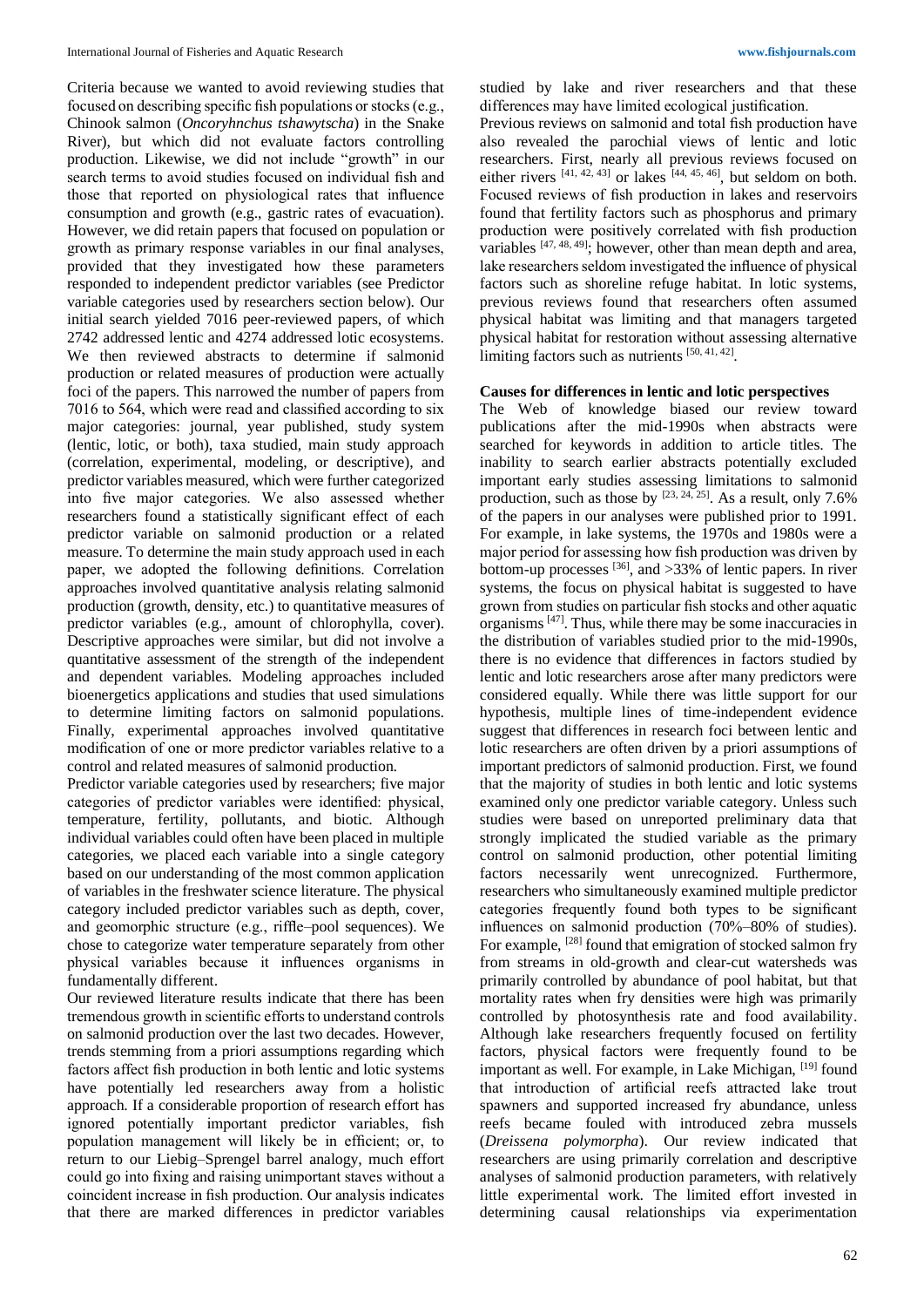suggests a greater opportunity for inherent biases to drive the choice of study variables and could lead to mismanagement of fishery resources by targeting correlative but not necessarily causative factors [10]. Lack of experimentation was particularly prevalent in lotic analyses, where 60% of the studies used correlation and 10% used descriptive approaches. Of course, correlation studies require less time and money than controlled experimentation, and the reliance on correlation approaches would be justified if experimental studies had consistently shown particular variables as the most influential factors regulating production. However, trends in this regard are not encouraging, as even within experimental studies, physical factors were the dominant predictor variable category in lotic systems and fertility and biotic factors the dominant predictor categories in lentic systems. If researchers were selecting study variables in an unbiased manner, we expected that experimental studies would have shown a more even distribution of predictor categories. A final result supporting the view that lake and river researchers are biased with respect to the variables they choose to study is the focus on particular predictor categories in lotic and lentic systems does not reflect the proportion of studies reporting a significant relationship between the predictor categories and salmonid production. Although many lotic researchers measured only physical factors, we found other predictors were just as likely to significantly influence salmonid production. For instance, [81] examined physical, biotic, nutrient, and temperature factors as predictors of trout biomass in southern Ontario streams. Even though the authors measured over ten physical habitat variables generally considered important for salmonids, they found that fertility and temperature factors (including the biomass of the microbial community and benthic invertebrates and summer temperatures) explained a greater proportion of the variation in fish biomass. Models including these fertility factors explained 58% of the variance in biomass, whereas models that included only physical habitat factors explained less than 10%. Similarly, despite the primary focus of lentic researchers on nutrients, prey resources, and competition as key drivers, physical factors such as littoral and substrate complexity have often been shown to influence the growth and abundance of rainbow trout (*Oncorhynchus mykiss*) and other species in lakes [22, 23, <sup>24]</sup>. We recognize that journal bias against publication of nonsignificant results <sup>[25]</sup> likely underrepresented the number of predictor categories studied that did not yield significant results. Had we included non-peer-reviewed governmental reports, this bias likely would have been reduced. Nonetheless, potential publication bias does not negate the results of the many studies showing the importance to salmonid production of all of the major predictor categories considered here.

## **Merging lentic and lotic perspectives**

Taken together, our results suggest that a priori assumptions are driving the divergent focus in controlling variables between lentic and lotic systems, as opposed to strong scientific justification based on controlled experimentation and consistent results demonstrating the primary importance of physical habitat variables in lotic systems and fertility and biotic factors in lentic systems. In cases where assumptions are not based on direct experience or knowledge of the system, they minimize the ability to detect the true drivers of salmonid production. The importance of taking a broad,

objective view of potential factors controlling fish production has been emphasized in previous reviews [16, 17, 18]. We reiterate the suggestion of these authors that more integrated research is needed to better understand how different environmental factors influence fish productivity. There are, however, some positive indications that researchers studying lentic and lotic systems are converging in their focus. First, some recent textbooks on limnology and aquatic ecology include treatments of both lentic and lotic systems (e.g.,  $[49, 69]$ 50]. Consequently, future researchers and managers will appreciate the commonality of factors controlling production in both ecosystem types. Second, the demonstrated importance of marine-derived nutrients delivered to rivers is increasing awareness of the potential influence of fertility factors on fish production in river systems. This new found awareness, coupled with the large amount of basic research on nutrient spiraling through streams and experimental evidence that nutrients can stimulate production at all trophic levels, indicates that lotic researchers are recognizing how fertility factors can control fish production. Third, lentic researchers are increasingly emphasizing the importance of the littoral zone in controlling ecosystem production processes  $[92, 93]$ , which may lead to more work focused on how physical structure influences fish production in lakes. Fisheries researchers have also begun to quantitatively and experimentally assess the importance of physical structures in lakes for fish growth, survival, and abundance. Fishery managers working in lakes have long attempted to increase angling opportunities by adding physical refuges  $[14, 25, 36]$  or spawning habitat but there have been few attempts to quantitatively assess whether overall fish production is increased by these activities.

## **Data gaps, limitations and the future**

Although, we did not explicitly consider studies that focused on recruitment in our analysis, we recognize that factors affecting recruitment can impact production (Milner *et al*. 2003). For example, analyses of time-series data on salmonid populations suggest that a majority of variation in production rates (or year class production) can often be explained by variation in juvenile recruitment [34, 45, 36]. One implication of this body of research is that the controlling factors that influence salmonid production may be life-stage-specific, or at least those factors determining recruitment rates at early life stages may have legacy effects on population productivity that managers should consider. A post hoc addition of the term "recruitment" to our original search in Web of Knowledge indicated that this keyword increased the number of studies similarly for lotic (8%) and lentic (9%) systems. Therefore, recruitment has received similar attention in lentic and lotic systems. A future synthesis could explore the implications of past findings regarding the role of recruitment in fish production in lakes and streams. Our review revealed several deficits in our understanding of factors controlling salmonid production where additional scientific effort could help integrate lentic and lotic research. Most surprising was the lack of studies addressing how pollution may limit fish production. Only 11% of both lentic and lotic studies included pollution variables as control factors, and most of these focused on pH (acid rain) or sediments. Although these percentages would have been higher if we had included temperature in the pollution category, the results nevertheless revealed a paucity of research analyzing pollution effects on salmonid production.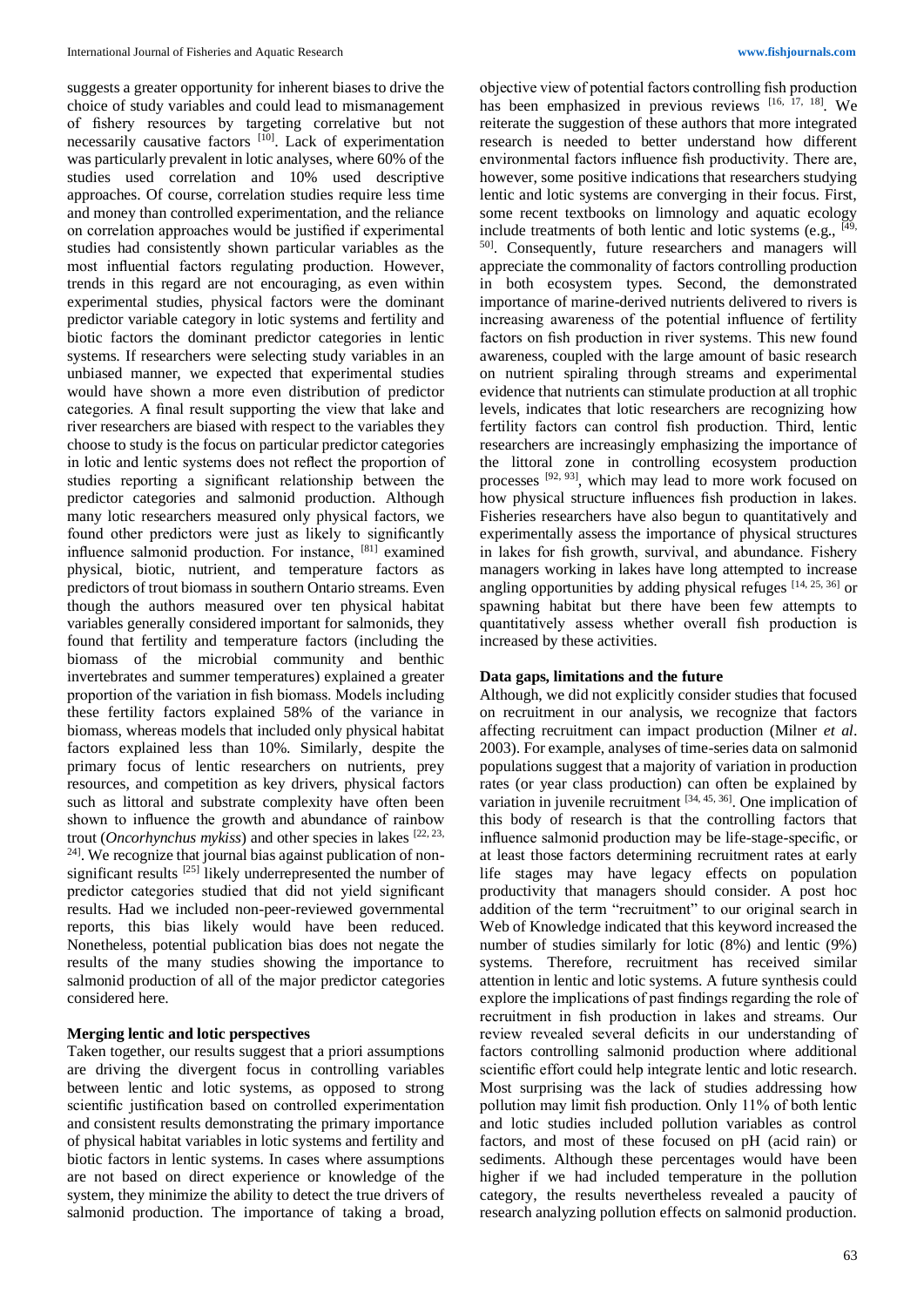Improved understanding and quantification of emerging contaminants of concern and threats to fish populations in freshwater systems is needed  $[14, 19, 23]$ . Apparently, managers are relying heavily on laboratory-derived toxicological studies without field-based analyses to infer how pollutants are influencing salmonid production. We were also surprised by the lack of research on how fertility factors influence salmonid production in lotic systems, given the recent focus on marine-derived nutrients as discussed above. Our analysis identified only nine studies that related marine-derived nutrients and salmon carcasses to fish production, despite the emphasis on this process in recent years [44, 49, 50]. This low number of studies may reflect the fact that many marinederived nutrients studies have focused on effects at trophic levels below fishes which would not appear in our literature review. The lack of growth in the proportion of water temperature studies in both systems was also surprising, given the likely importance of managing for altered temperatures under climate change, and suggests more effort may be needed to help manage fisheries in thermally dynamic environments. Another deficit in our understanding is how longitudinally connected lentic and lotic ecosystems interact to control salmonid production. Our search produced only two studies where researchers simultaneously addressed salmonid production in both lentic and lotic systems, one of which studied fish in beaver ponds and the main channel on a river system [44], and the other studied different salmonid species in lake and river habitats <sup>[49]</sup>. Our search terms did not target factors controlling spawning, which often plays an important role in regulating fish production  $[24]$ . Consequently, we likely underrepresented studies focused on species with adfluvial life history strategies, which are common among salmonids [34, 35, 46], and this may explain the low number of integrated studies in our review. Even so, the rarity of non-spawning studies linking lentic and lotic systems suggests that integrated research could provide unique insights into salmonid production. Finally, we found that the diversity of salmonids was not proportionally represented in the literature, which was dominated by studies on *Oncorhynchus*, *Salmo*, and *Salvelinus*. This may be indicative of a geographic concentration of studies. In particular, *Salvelinus namaycush* is a focal species in the Great Lakes region, and *Oncorhynchus* is a focal genus in the Pacific Northwest, and both are regions of concentrated research efforts. Understudied systems, such as grayling (*Thymallus arcticus*) in Arctic environments, provide a unique opportunity to determine whether factors deemed important to salmonid production apply equally well to areas outside regions of intensive research. We have identified a distinct difference in research focus between lentic and lotic systems with regard to salmonid production. In addition, we have provided evidence that in many cases, lentic and lotic scientists have preconceived assumptions about drivers of fish production and that these a priori assumptions subsequently influence the variables measured. This is reflective of divergent historical trajectories in lake and river science, with the former developing a focus on nutrient status as an important regulator of production at different trophic levels and the latter developing a focus on important physical habitat requirements for specific fish species. Lentic and lotic researchers studying fish production have much to learn from each other's approaches, and our understanding of fish production would advance more rapidly if the perspectives of lake and river researchers were combined into a more unified

and comprehensive view. Lentic researchers should avoid a strict focus on fertility and biotic controls and include the role of physical habitat, water temperature, and pollution as potentially important factors influencing fish production. Lotic researchers should more completely integrate fertility factors with traditional emphases on physical controls of production. We found that publications are somewhat separated by journal in the two disciplines, suggesting that special journal issues dedicated to integrated research could facilitate learning across systems and disciplines. Additionally, both groups should rely upon experimental analyses more frequently and endeavor to formulate multiple working hypotheses <sup>[36]</sup> to address what factor or factors are ultimately limiting fish production in their systems. Our analysis focused on salmonid production, and the exact patterns we observed are likely to vary across different groups of fish. For example, salmonids tend to be pollutionsensitive, and much salmonid research has taken place in relatively pristine environments, where the role of pollution would naturally be de-emphasized compared with more pollution-tolerant groups. A more complete analysis of the literature will be needed to determine the generality of our conclusions across taxa.

# **Conclusion**

However the suggestion that several predictor variables be considered when analyzing fish production is applicable to all taxa. Applying this suggestion would mitigate the pitfalls by discussing only preconceived and desired theories would result in a deeper understanding of the variables that influence fish development and potentially improve fish conservation by concentrating efforts on factors that currently limit fish output.

#### **References**

- 1. Bachmann RW, Jones BL, Fox DD, Hoyer M, Bull LA, Canfield DE, *et al*. Relations between trophic state indicators and fish in Florida (U.S.A.) lakes. Can. J. Fish. Aquat. Sci. 1996; 53(4):842-855. doi:10.1139/f95236.
- 2. Hansen MJ, Peck JW, Schorfhaar RG, Selgeby JH, Schreiner DR, Schram ST, *et al*. Laketrout (Salvelinusnamaycush) populations in Lake Superior and their restoration in 1959–1993. J. Gt. Lakes Res. 1995; 21:152-175. doi:10.1016/S0380-1330(95)71088- 7.
- 3. Almodóvar A, Nicola GG, Elvira B. Spatial variation in browntrout production: the role of environmental factors. Trans. Am. Fish. Soc. 2006; 135(5):1348-1360. doi:10.1577/T05-189.1.
- 4. Fitzsimons JD. The significance of man-made structures for lake trout spawning in the Great Lakes: are they a viable alternative to natural reefs? Can. J. Fish. Aquat. Sci. 1996; 53(S1):142-151. doi: 10.1139/f96-008.
- 5. Cederholm CJ, Kunze MD, Murota T, Sibatani A. Pacific salmon carcasses: essential contributions of nutrients and energy for aquatic and terrestrial ecosystems. Fisheries. 199; 24(10):6-15. doi:10.1577/1548-8446(1999) 024%3 C0006: PSC%3E2.0.CO;2.
- 6. Purdom CE, Hardiman PA, Bye VVJ, Eno NC, Tyler CR, Sumpter JP, *et al*. Estrogenic effects of effluents from sewage treatment works. Chem. Ecol. 1994; 8:275- 285. doi:10.1080/0275754 9408038554.
- 7. Beauchamp DA, Van Tassell JJ. Modeling seasonal trophic interactions of adfluvial bull trout in Lake Billy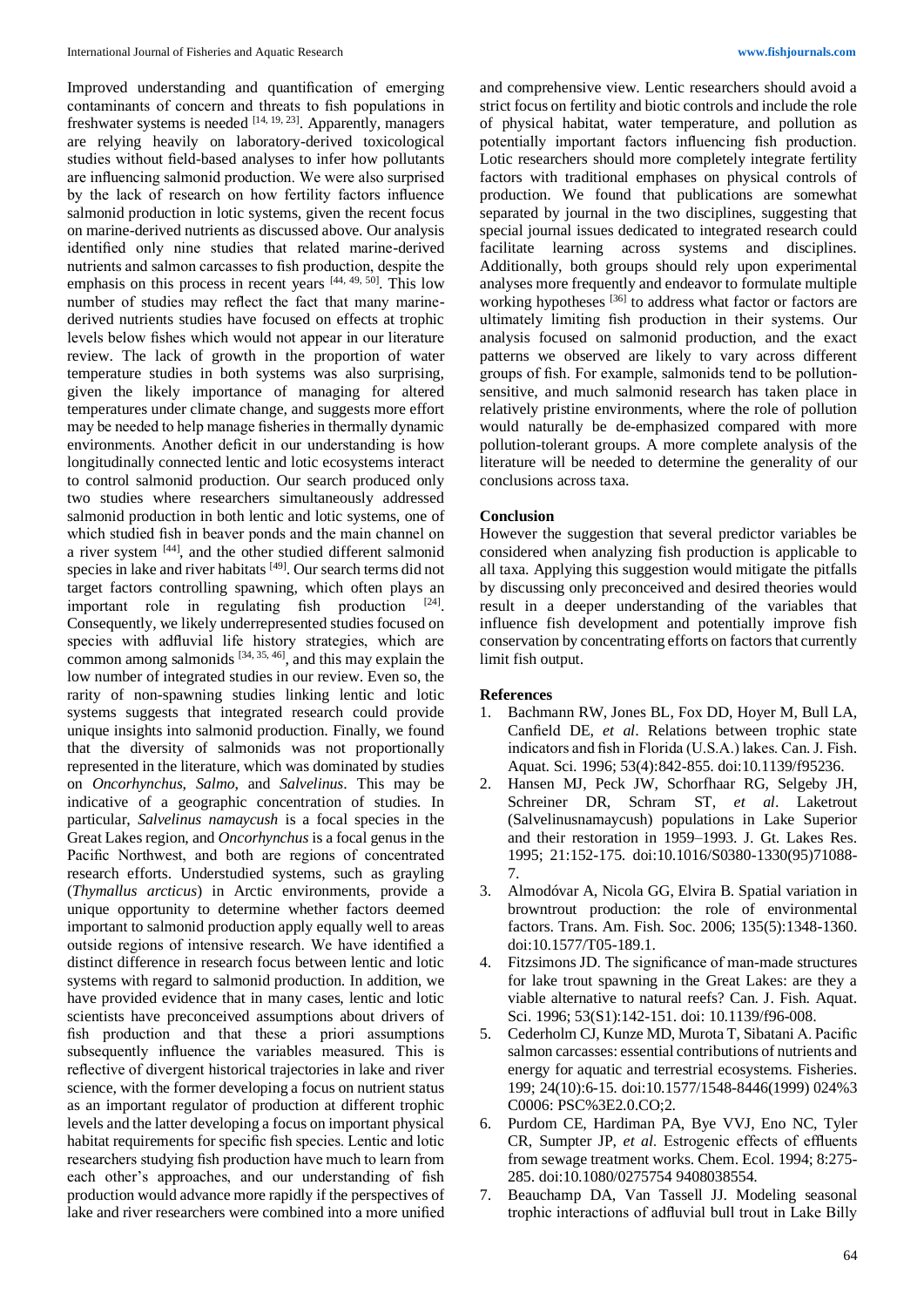Chinook, Oregon. Trans. Am. Fish. Soc. 2001; 130(2):204-216. doi:10.15 77/1548-8659 (2001)130<0204:MSTIOA>2.0.CO;2.

- 8. Elliott JM. Quantitative ecology and the brown trout. Oxford University Press, Oxford. EPA. 2006. National recommended water quality criteria [online]. US Environmental Protection Agency, Office of Water and Office of Science and Technology (4304T). Available from http://water. epa.gov/scitech/swguidance/ standards/criteria/ current/index.cfm.
- 9. Fausch KD. Profitable stream positions for salmonids: relating specific growth rate to net energy gain. Can. J. Zool. 1984; 62(3):441-451. doi:10.1139/z84067.
- 10. Brown AM. Modifying reservoir fish habitat with artificial structures. In Reservoir fisheries management: strategies for the 80s. Editedby G.E. Halland M.J. Van Den Avyle. American Fisheries Society, Bethesda, Md, 1986; 98-102.
- 11. Dionne M, Folt CL. An experimental analysis of macrophyte growth forms as fish foraging habitat. Can. J. Fish. Aquat. Sci. 1991; 48(1):123-131. doi:10. 1139/f91-017.
- 12. Dodds WK. Eutrophication and trophic state in rivers and streams. Limnol. Oceanogr. 2006; 51(1):671-680. doi:10.4319/lo.2006.51.1\_part\_2.0 671.
- 13. Fausch KD, Hawke CL, Parsons MG. Models that predict standing crop of stream fish from habitat variables: 1950–85. Department of Agriculture, Forest Service, Pacific Northwest Research Station, Portland, Ore. p. 52. Fisher, S.G. 1997. Creativity, idea generation, and the functional morphology of streams. J. N. Am. Benthol. Soc. 1988; 16(2):305-318. doi:10.2307/ 1468020.
- 14. Chamberlin TC. The method of multiple working hypotheses. Science. 1965; 148(2671):754-759. Originally published in 1890 (Science, 15(92)).
- 15. Fry FEJ. Effects of the environment on animal activity. The University of Toronto Press, Toronto, Ont. Gaeta, J.W., Sass, G.G., and Carpenter, S.R. 2014. Droughtdriven lake level decline: effect son coarse woody habitat andfishes. Can. J. Fish. Aquat. Sci. 1947; 71(2):315-325. doi:10.11 39/cjfas-2013-0451.
- 16. Hollis L, McGeer JC, McDonald DG, Wood CM. Cadmium accumulation, gill Cd binding, acclimation, and physiological effects during long term sublethal Cd exposure in rainbow trout. Aquat. Toxicol. 1999; 46(2):101-119. doi:10.1016/S0166-445X(98)00118-0.
- 17. Vadeboncoeur Y, Vander Zanden MJ, Lodge DM. Putting the lake back together: Reintegrating benthic pathways into lake food web models. BioScience. 2002; 52(1):44-54.doi:10. 1641/0006-3568(2002)052[0044: PTLBTR] 2.0.CO;2.
- 18. Suttle KB, Power ME, Levine JM, McNeely C. How fine sediment in riverbeds impairs growth and survival of juvenile salmonids. Ecol. Appl. 2004; 14(4):969-974. doi:10.1890/03-5190.
- 19. Hoyer MV, Canfield DE. A phosphorus–fish standing crop relationship for streams? Lake Res. Manage. 1991; 7(1):25-32.doi:10.1080/ 07438149109354251.
- 20. Tabor RA, Wurtsbaugh WA. Predation risk and the importance of cover for juvenile rainbow trout in lentic systems. Trans. Am. Fish. Soc. 1991; 120(6):728-738. doi:10.1577/1548- 8659(1991)120<0728:PRATIO>2.3.CO;2.
- 21. Walters CJ, Juanes F. Recruitment limitation as a consequence of natural selection for use of restricted feeding habitats and predation risk taking by juvenile fishes. Can. J. Fish. Aquat. Sci. 1993; 50(10):2058-2070. doi: 10. 1139/f93-229.
- 22. Jenkins TM, Diehl S, Kratz KW, Cooper SD. Effects of population density on individual growth of brown trout in streams. Ecology. 1999; 80(3):941-956. doi: 10.1890/0012-9658(1999)080 [0941:EOPDOI]2.0.CO;2.
- 23. Kohler AE, Rugenski A, Taki D. Stream food web response to a salmon carcass analogue addition in two central Idaho, U.S.A. streams. Freshw. Biol. 53(3):446- 460. doi:10.1111/j.1365-2427.2007.019 09.x.
- 24. Jensen AJ, Johnsen BO. The functional relationship between peak spring floods and survival and growth of juvenile Atlantic Salmon (*Salmo salar*) and Brown Trout (*Salmo trutta*). Funct. Ecol. 1999; 13(6):778-785. doi:10.1046/ j.1365-2435.1999.00358.x.
- 25. Kalff J. Limnology. Prentice Hall, Englewood Cliffs. Keleher, C.J., and Rahel, F.J. 1996. Thermal limits to salmonid distributions in the Rocky Mountain region and potential habitat loss due to global warming: a geographic information system (GIS) approach. Trans. Am. Fish. Soc. 2002; 125(1):1-13. doi:10.1577/1548- 8659(1996)125< 00 01:TLTSDI>2.3.CO;2.
- 26. Marsden JE, Chotkowski MA. Lake trout spawning on artificial reefs and the effect of zebra mussels: fatal attraction? J. Gt. Lakes Res. 2001; 27(1):33-43. doi: 10.1016/S0380-1330(01) 70621-1.
- 27. Kitchell JF, Stewart DJ, Weininger D. Applicationsofabioenergetics model to yellow perch (*Perca flavescens*) and walleye (*Stizostedion vitreum vitreum*). J. Fish. Res. Board Can. 1977; 34(10):1922- 1935. doi:10.1139/f77-258.
- 28. Dodds WK, Whiles MR. Freshwater ecology: Concepts and environmental applications of limnology. Elsevier, Amsterdam. Downing, J.A., and Plante, C. 1993. Production of fish populations in lakes. Can. J. Fish. Aquat. Sci. 2010; 50(1):110-120. doi: 10.1139/f93-013.
- 29. Larsen PO, von Ins M. The rate of growth in scientific publication and the decline in coverage provided by Science Citation Index. Scientometrics. 2010; 84(3):575-603. doi:10.1007/ s11 192-010-0202-z. PMID:20700371.
- 30. Menge BA, Chan F, Dudas S, Eerkes-Medrano D, Grorud-Colvert K, Heiman K, *et al*. Terrestrial ecologists ignore aquatic literature: Asymmetry in citation breadth in ecological publications and implications for generality and progress in ecology. J. Exp. Mar. Biol. Ecol. 2009; 377(2):93-100. doi:10. 1016/j.jembe.2009.06.024.
- 31. Lebrasseur RJ, McAllister CD, Barraclough WE, Kennedy OD, Manzer J, Robinson D, *et al*. Enhancement of sockeye salmon (*Oncorhynchus nerka*) by lake fertilization in Great Central Lake: Summary report. J. Fish. Res. Board Can. 1978; 35(12):1580-1596. doi:10.1139/f78-248.
- 32. Kiffney PM, Roni P. Relationships between productivity, physical habitat, and aquatic invertebrate and vertebrate populations of forest streams: an information-theoretic approach. Trans. Am. Fish. Soc. 2007; 136(4):1088-1103. doi:10. 1577/T06-234.1.
- 33. Downing JA, Plante C, Lalonde S. Fish production